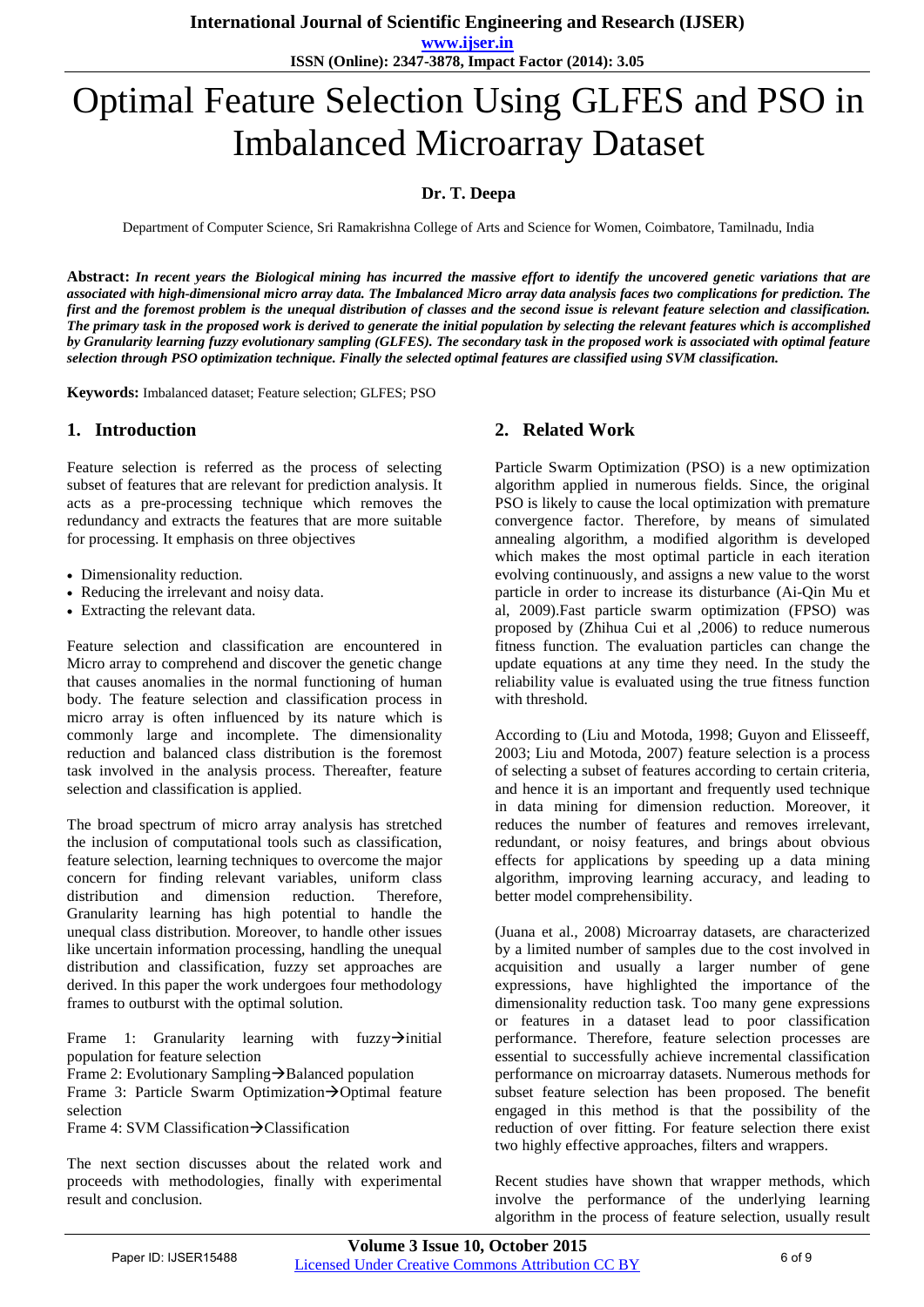in a selection of genes such that the classification accuracy is noticeably higher. (Xiong et al., 2001).

(Sebastian Maldonado and Richard Weber., 2009) strategy comprises wrapper method for feature selection based on sequential backward selection. The curse of dimensionality is the major problem in feature selection. The subset feature selection involves two critical concepts such as data loss that occurs due to dimensionality reduction and over fitting occurs due to sub-optimal feature selection. Hence in this study the features are removed after each iteration based on the number of errors encountered in subset validation. Then SVM classification with kernel function is applied to retrieve the optimal feature from the data set.

The related studies summarize that the Learning techniques are more suitable for feature selection and the selected feature are checked for optimality through optimization technique.

# **3. Methodology**

The architecture of the proposed work is shown in figure 1.1.Initially, the micro array is used as input which undergoes the process of finding initial features through GLFES sampling and optimal features are selected by adopting the standard Particle Swarm optimization algorithm.



**Figure 1.1:** Architecture

#### **3.1 Granule Learning and Fuzzy Evolutionary Sampling (GLFES)**

Granular learning is the method that deals with appropriate gene selection. The computing is performed on the information granules rather than the data points. A granule is the process of breaking the whole process into smaller units.

The granule is the group of objects which are drawn based on the criteria. The granule can be either crisp or fuzzy. The crisp criteria involves strict cut offs which may sometimes discard the useful data. The fuzzy set focus on possibility approach which allows high-level of abstraction and deals with imprecise measurement of data. Moreover, it also concentrates on indefinite and inexact features.

The main objective of granular computing is to extract the maximum relevant and minimum redundant features from the dataset through training set labels. The fuzzy is acquired to minimize the strict cut offs that leads to removal of useful data. The granular fuzzy extracts the features based on three aspects such as High, Low and Medium.

**Defnition1:** In granular computing the total relevance of selected genes are expressed by

$$
T_{re} = \sum_{ca} I(ca, s)
$$

In the above equation were  $T_{\text{re}}$  represents the total relevance, ca is the condition attribute and s represents the sample class labels.

**Definition 2:** The total redundancy of the selected genes is expressed by

$$
T_{rd} = \sum_{ca1,ca2} I(ca1,ca2)
$$

In the above equation  $T_{rd}$  represents the total redundancy and ca1, ca2 are the conditional attribute of two genes in which the similarity between the two attributes are verified.

**Definition 3:** The maximum relevant genes are derived using the equation 6.3 in which gf represents maximum relevancy of granular computing.

$$
\max(g_f) = T_{re} - T_{rd}
$$

**Definition 4**: The fuzzy is denoted as in equation 6.4 were mfij represents the fuzzy membership function normal, malignant and diseased and A represents the attribute.

$$
m(gf_{ij})^A \in [0,1].
$$

The initial population is generated using granular fuzzy. The selected features are sampled using Evolutionary under sampling, Evolutionary over sampling and SMOTE Sampling.

### **3.2 Evolutionary Sampling (ES)**

3.2.1Evolutionary under Sampling

The Evolutionary under Sampling is performed to balance the dataset by eliminating the irrelevant features of the majority class in order to equalize the majority class towards the minority class the algorithm proceeds as follows.

STEP 1: Create a random initial population P.

STEP 2: Create the chromosome C based on the number of data in the dataset

STEP 3: In the chromosome, based on the fitness  $f_t = A_\rho +$ 

 $n_{\circ}/\sum_{i}^{n} = 1^{n_{o}^{j}}$  value data's are selected and classified using SVM.

STEP 4: Continue the step 2 for total population

STEP 5: Based on the fitness function, sort the chromosome in descending order.

STEP 6: Perform the cross over using the equation 5.2 and mutation using equation 5.3 for the updated chromosome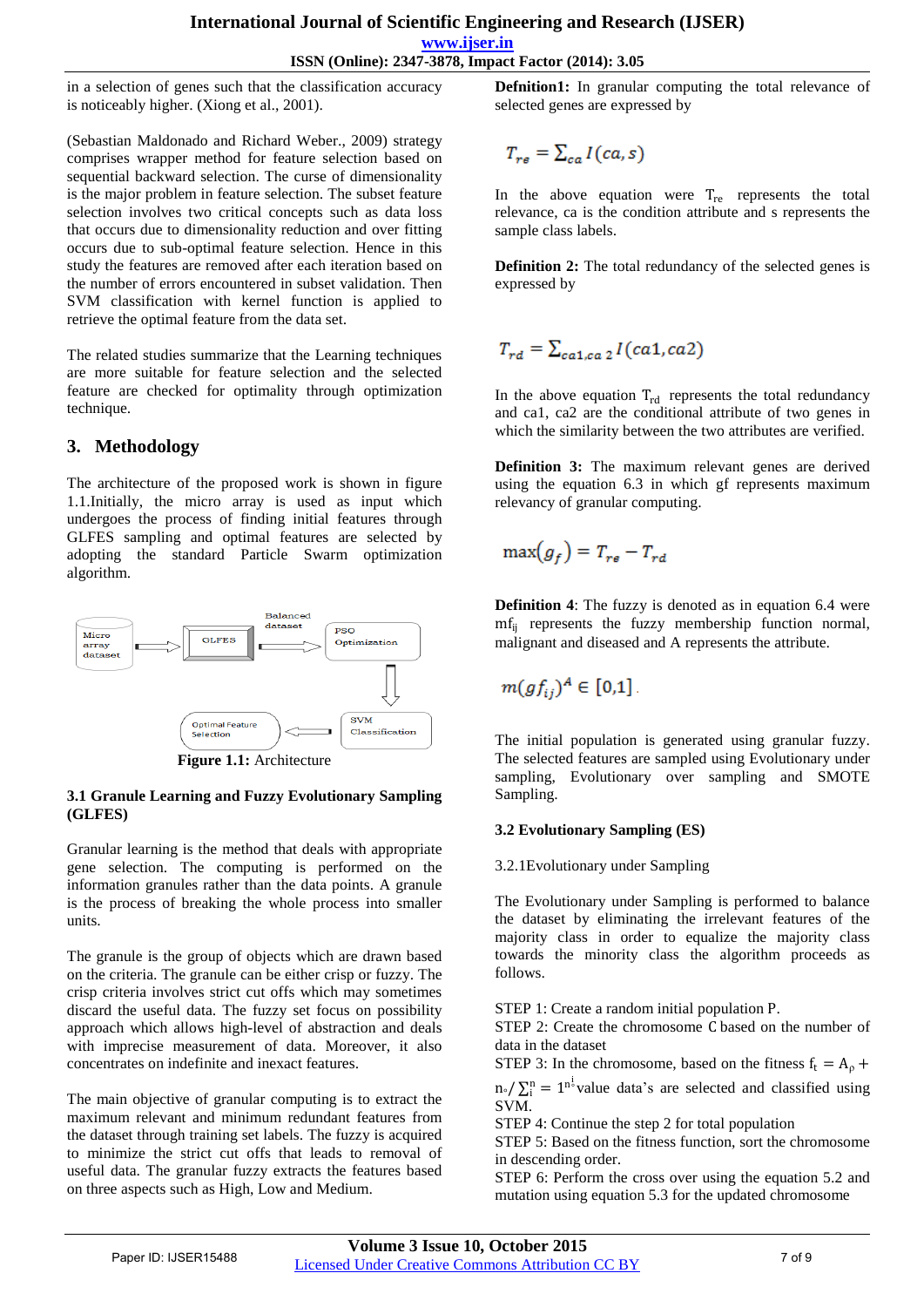**ISSN (Online): 2347-3878, Impact Factor (2014): 3.05**

STEP 7: Step 2 is performed and calculates the accuracy (correctly classified genes) till the end of total number of iterations.

STEP 8: Based on the final iterations result, we identify the minority and majority classes

STEP 9: Perform the under sampling, which reduces the size of the data of majority class equal to size of the data of minority class or Perform the over sampling, which replicates synthetic data to the minority class equal to size of the data of majority class or Perform the smote sampling, which adds new synthetic data to the minority class equal to size of the data of majority class.

Despite, the evolutionary sampling method generates the population that are fittest for classification. After balancing the dataset through sampling the outcome of the technique further undergoes optimality.

#### **3.3 Particle Swarm Optimization Technique**

Particle swarm optimization (PSO) is a population based stochastic optimization technique (M. Saberi et al, 2009) proposed by Dr. Eberhart and Dr. Kennedy in 1995. PSO shares many similarities with evolutionary Genetic Algorithms (GA). The system is initialized with a population of random solutions and searches for optimal solution by updating generations. However, unlike Genetic algorithm, PSO does not constitute genetic operators such as crossover and mutation. In PSO, the solutions, called particles, flutter through the problem space by following the current optimum particles.

In this work, each particle of PSO keeps track of its coordinates in the problem space. The co-ordinates are the particles which are associated with the best solution called fitness. (The fitness value is also stored.) This value is called pbest. Another "best" value that is tracked by the particle swarm optimizer is the best value, obtained by any particle related to the neighbors of the particle. This location is called lbest. Further, when a particle takes all the population of its topological neighbors, the best value is termed as global best called gbest. Formulating the best position and velocity is the key aspect in this work.

The particle swarm optimization in each iteration, changes the velocity of (accelerating) each particle toward its pbest and lbest locations. It is demonstrated that PSO gets better results in a cheaper, faster way when compared with other methods. The algorithm for PSO proceeds as follows.

**Notation 1:** Let  $f^{\circ} = D^n \rightarrow D$  is the condition that has to be minimized from D<sup>n</sup> to D

**Parameters:** Velocity  $v_i$  and the position  $p_i$ , local bestl<sub>b</sub>, Particle best  $p_b$  and global best  $g_b$ ,  $(b_l, b_u)$  are the upper

and lower boundaries of the search space and are referred as parameters of PSO.

STEP 1: For each particle i=1,2……….S initialize the particles position

$$
p_i \sim \cup (b_l, b_u)
$$

STEP 2: Initialize the particle best position to its initial position  $p_b \leftarrow p_i$ .

STEP 3: If  $(f(p_b) < f(g_b))$  the swarm's best known position is updated to  $g \leftarrow p_b$ 

STEP 4: Initialize the particle velocity

 $v_i \sim U(-|b_u - b_l|, |b_u - b_l|)$ 

STEP 5: For each particle i= 1,2,3…………….S then do For each dimension  $D_d = 1, 2, \dots, \dots, \dots$  n do STEP 6: Extract random numbers such that  $rp<sub>h</sub> rg<sub>h</sub>~U$ 

(0,1)

STEP 7: Update the particle's velocity

 $v_{\rm id} \leftarrow m (gf_{ij})^A v_{\rm id} + gf_p r_p (p_{\rm bd} - p_{\rm id}) + gf_g r_g (g_{\rm bd} - p_{\rm id})$ STEP 8: Update the particle's position

$$
p_i \leftarrow (p_i + v_i)
$$

STEP 9: if  $(f(p_b) < f(g_b))$  update the swarm's best known  $positiong_b \leftarrow p_b$ .

STEP 10: Now  $g<sub>b</sub>$  holds the best found solution.

Thus PSO selects the optimal features for classification. It is a search heuristic method that selects the optimal feature for classification.

#### **3.4 SVM Classification**

The outcome of the balanced dataset is classified dataset using SVM classification. After classification, the data that lies on the above margin are the features that are highly satisfied. Hence these features are selected for prediction analysis. The SVM classification is used to relate the data items and to select the appropriate features for prediction.

## **4. Experimental Results**

The experiment is carried on three datasets of micro array they are Lung cancer, Lymphoma and colon cancer. The dimensions of the dataset are 4071x96, 2026x96, 2026x96 instances and features. The performance of the proposed work is evaluated using the accuracy parameter on the sampling techniques.

| Accuracy %            |               |                   |                          |
|-----------------------|---------------|-------------------|--------------------------|
| Technique/<br>Dataset | Over Sampling | Under<br>Sampling | <b>SMOTE</b><br>Sampling |
| Lymphoma              | 93.7          | 84.6              | 85.6                     |
| Lung cancer           | 94.3          | 88.6              | 86.6                     |
| Colon                 | 92.4          | 82.5              | 85.9                     |

**Table 1.1:** Result